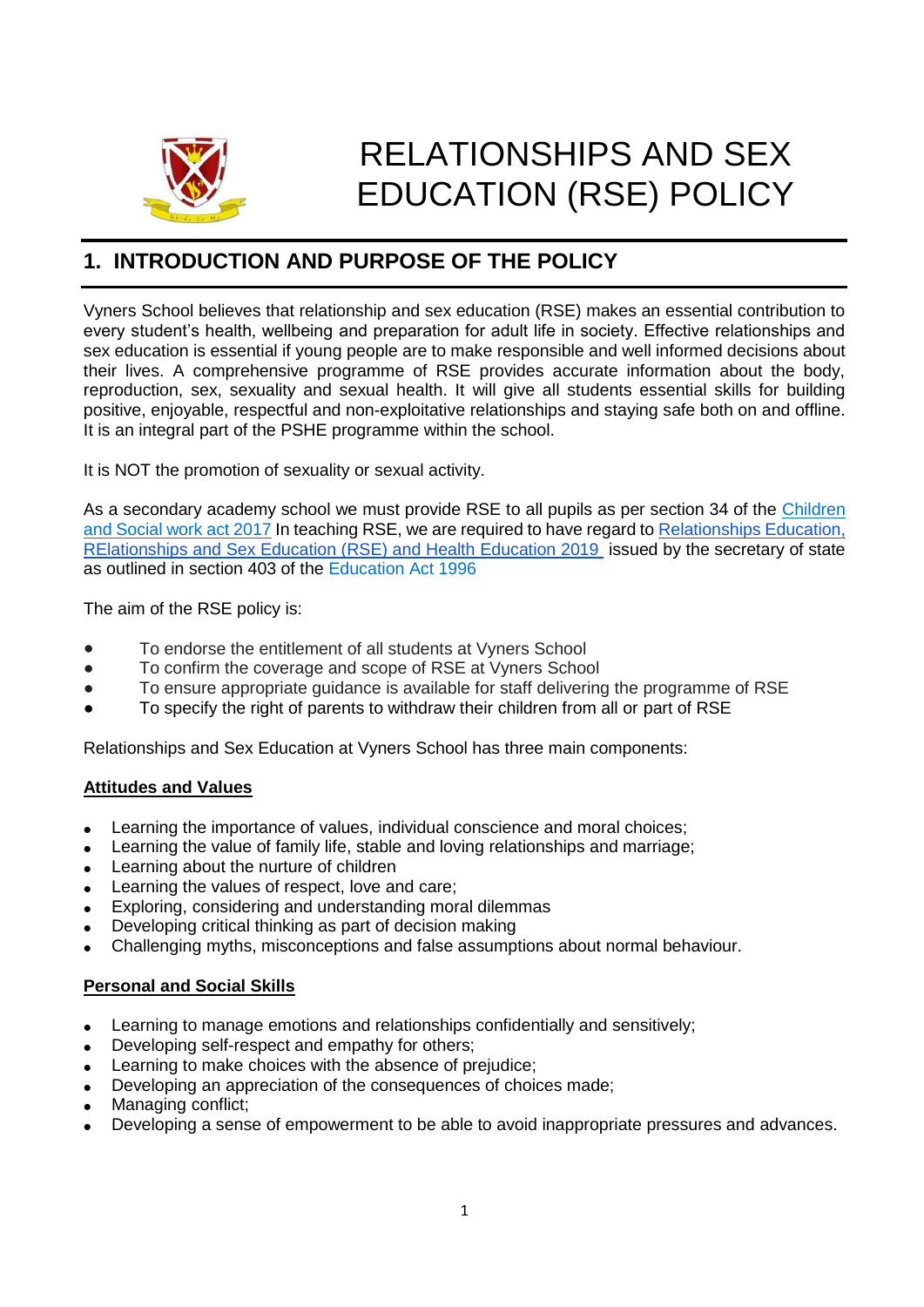#### **Knowledge and Understanding**

- Learning and understanding about physical development at appropriate stages;
- Understanding human sexuality, reproduction, sexual health, emotions and relationships;
- Learning about contraception and the range of local and national sexual health advice, contraception and support services available;
- Learning the reasons for delaying sexual activity, and the benefits that can be gained from such delay;
- The avoidance of unplanned pregnancy and the transmission of sexually transmitted infections;
- Awareness of sex and the law;
- Understanding the difference between consenting and exploitive relationships;
- Learning about internet safety issues such as sexting and sharing of images.

### **2. THE AIMS OF RSE**

The aim of relationships and sex education is to provide balanced and factual information about emotional, ethical, moral and religious dimensions of sexual health, together with information regarding human reproduction. Our RSE policy aims to prepare students for an adult life in which they can:

- Develop positive values and a moral framework that will guide their decisions, judgements and behaviour;
- Have the confidence and self-esteem to value themselves and others and respect for individual conscience and skills to judge what kind of relationship they want;
- Understand the consequence of their actions and behave responsibly within sexual and pastoral relationships;
- Avoid being exploited or exploiting others or being pressured into relationships or unprotected sex;
- Communicate effectively by developing appropriate terminology for sex and relationship issues;
- Develop awareness of their sexuality and understand human sexuality; challenge sexism and prejudice, and promote equality and diversity;
- Understand and articulate the arguments for delaying sexual activity and the reasons for having protected sex;
- Protect themselves and, where they have one, their partner from unplanned conception and sexually transmitted infections including HIV;
- Find help and acquire skills and confidence to access confidential health advice, support and if necessary treatment.
- A full list of what students should know by the end of key stage 4 can be found in appendix A.

# **3. ORGANISATION AND CONTENT OF RSE**

Vyners School delivers Relationship and Sex Education through its PSHE Programme, RE and Science lessons at KS3 and KS4.

Much of the Relationship and Sex Education at Vyners School takes place within PSHE lessons. PSHE is taught by tutors with support from professionals where appropriate.

RSE lessons are set within the wider context of the PSHE curriculum and focus more on the emotional aspects of development and relationships, although the physical aspects of puberty and reproduction may also be included.

The Science National Curriculum is delivered by the Science Department. These lessons are more concerned with the physical aspects of development and reproduction.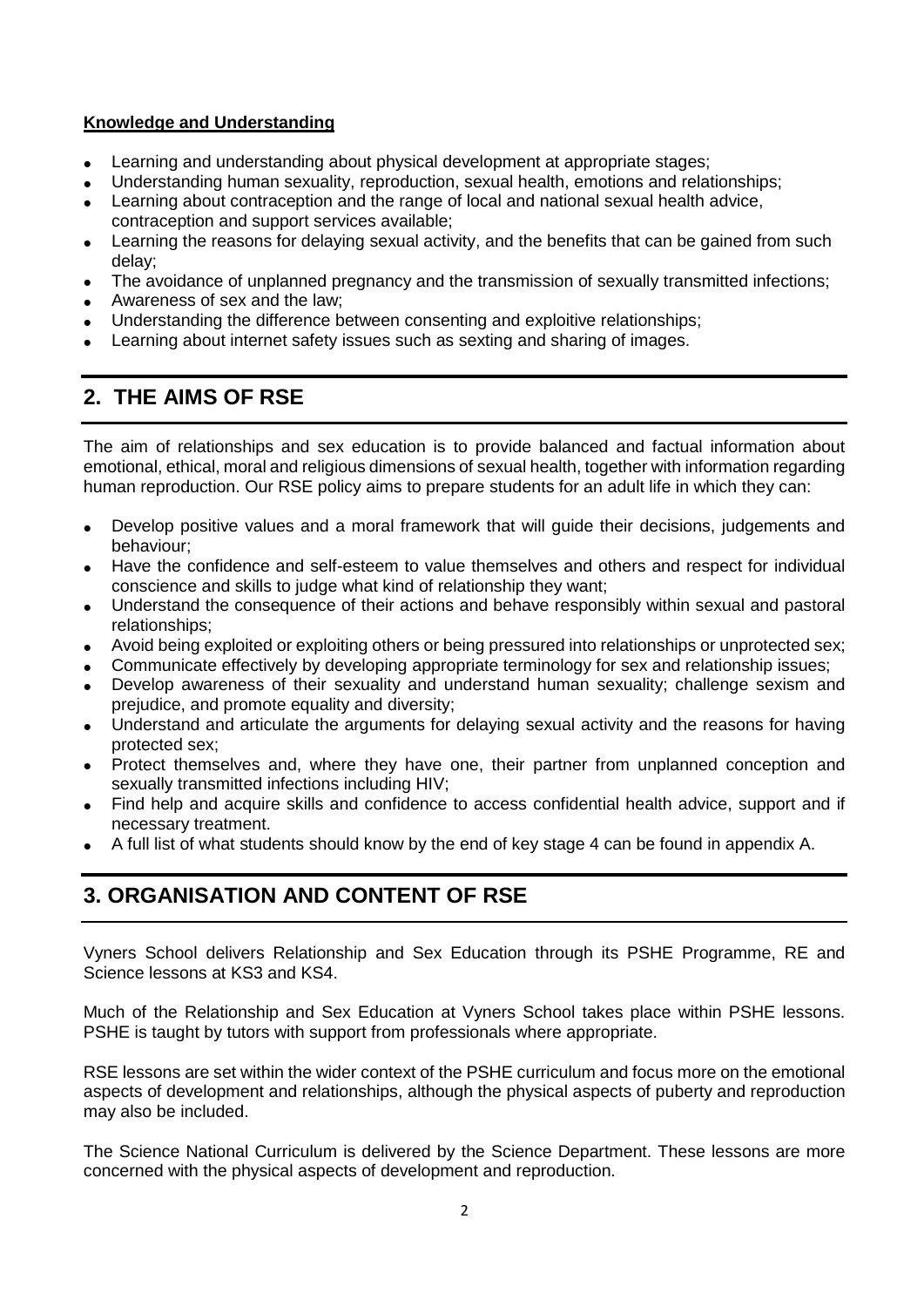The RE curriculum is delivered by a team of teachers headed by the Subject Leader. RE lessons focus on the social aspect of RSE including, for example, the role and function of marriage within different religious groups. Matters such as child-rearing and sexuality are considered as well.

Any RSE lesson may consider questions or issues that some students will find sensitive. Before embarking on these lessons ground rules are established which prohibit inappropriate personal information being requested or disclosed by those taking part in the lesson. When students ask questions, we aim to answer them honestly, within the ground rules established at the start of the sessions. When it is felt that answering a specific question would involve information at a level inappropriate to the development of the rest of the students, the question may be dealt with individually at another time.

Specialists support staff with the teaching of certain aspects of the curriculum. These specialists may include health professional and theatre groups.

Assessment, where apt, is carried out in accordance with standard school policies and involves teacher, pupil and peer assessment of knowledge and understanding, interpersonal skills and attitudes.

Staff are trained on the delivery of RSE as part of their induction and it is included in our continuing professional development calendar. The headteacher will also invite visitors from outside the school, such as school nurses or sexual health professionals, to provide support and training to staff teaching RSE.

### **4. INCLUSION**

#### *Ethnic and Cultural Groups*

We intend our policy to be sensitive to the needs of different ethnic groups and we will respond to parental and/or student queries in order to allay any concerns that may exist about the SRE curriculum.

#### *Students with Special Needs*

We will ensure that all young people receive sex and relationship education, and we will offer provision appropriate to the particular needs of all our students, taking specialist advice where necessary.

#### *Sexual Identity and Sexual Orientation*

We aim to deal sensitively and honestly with issues of sexual orientation, answer appropriate questions and offer support. Young people, whatever their developing sexuality need to feel that relationship and sex education is relevant to them.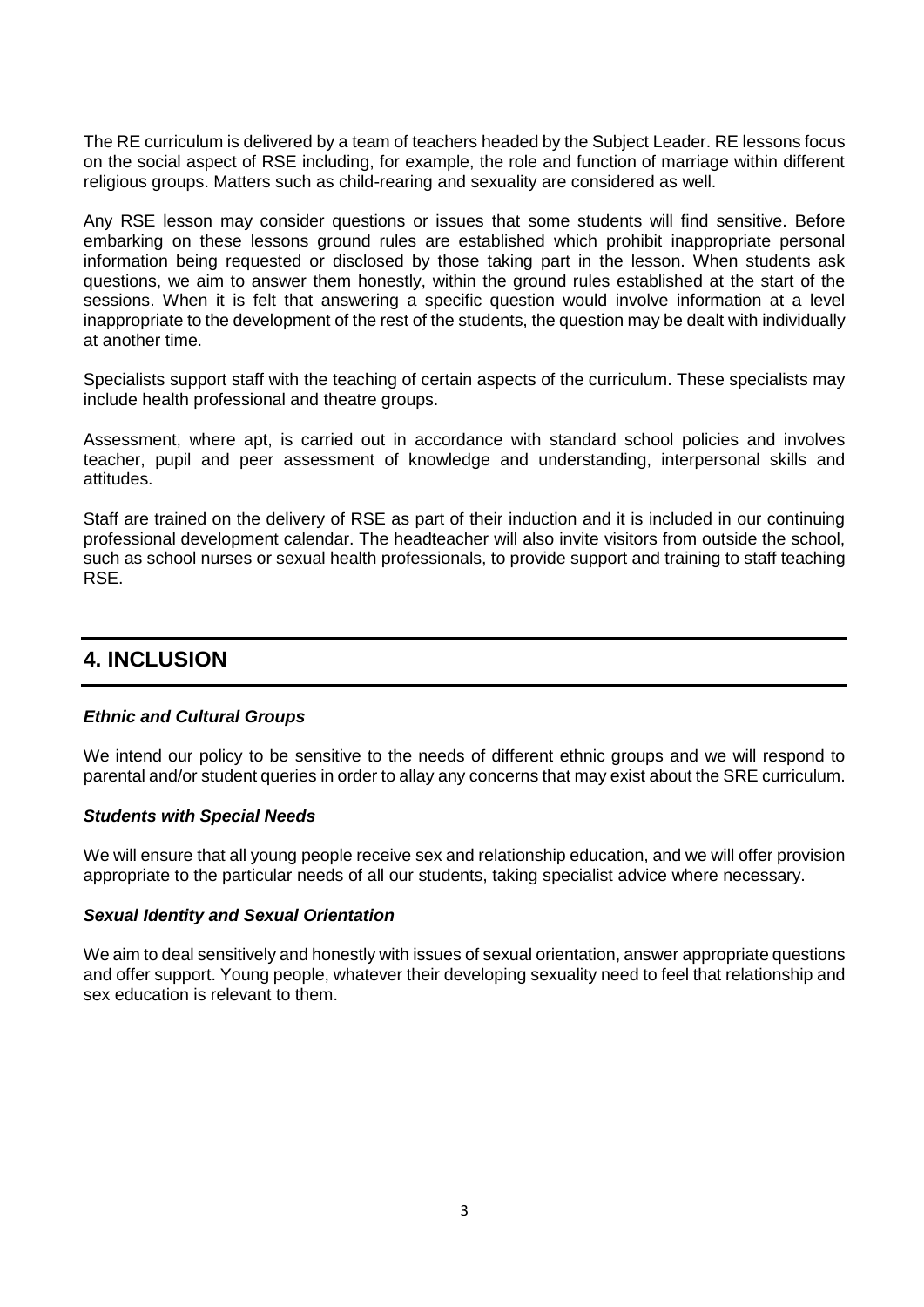### **5. RIGHT OF WITHDRAWAL FROM RSE**

Some parents prefer to take the responsibility for aspects of this element of a student's education. They have the right to withdraw their children from all or part of the sex and relationship education programme except for those parts included in the statutory National Curriculum (ie. the study of human growth and reproduction in Science lessons).

We would make alternative arrangements for students in such cases. Parents are encouraged to discuss their decisions with staff at the earliest opportunity. Parents are welcome to review any RSE resources the school uses. Requests for withdrawal should be made in writing using the form in appendix B.

# **6. CONFIDENTIALITY, CONTROVERSIAL AND SENSITIVE ISSUES**

For guidance on the teaching of controversial and sensitive issues, please refer to the section headed Organisation and Content of Relationship and Sex Education elsewhere in this document.

Teachers cannot offer unconditional confidentiality and this should never be offered to students.

In a case where a teacher learns from a student under the age of consent that they are having or contemplating sexual intercourse:

- the young person will be persuaded, wherever possible, to talk to their parents and if necessary to seek medical advice;
- child protection issues will be considered, and referred if necessary to the teacher responsible for Child Protection under the school's procedures;
- the young person will be properly counselled about contraception, including precise information about where young people can access contraception and advice services.

In any case where child protection procedures are followed, the teacher will ensure that the young person understands the circumstances where confidentiality can be broken.

Health professionals in school are bound by their codes of conduct in one-to-one situations with students, but in a classroom situation they must follow the school's confidentiality policy.

### **6. MONITORING AND EVALUATION OF RSE**

This policy has been developed in consultation with staff, pupils and parents. The consultation and policy development process involved the following steps:

Review – a member of staff or working group pulled together all relevant information including relevant national and local guidance

Staff consultation – all school staff were given the opportunity to look at the policy and make recommendations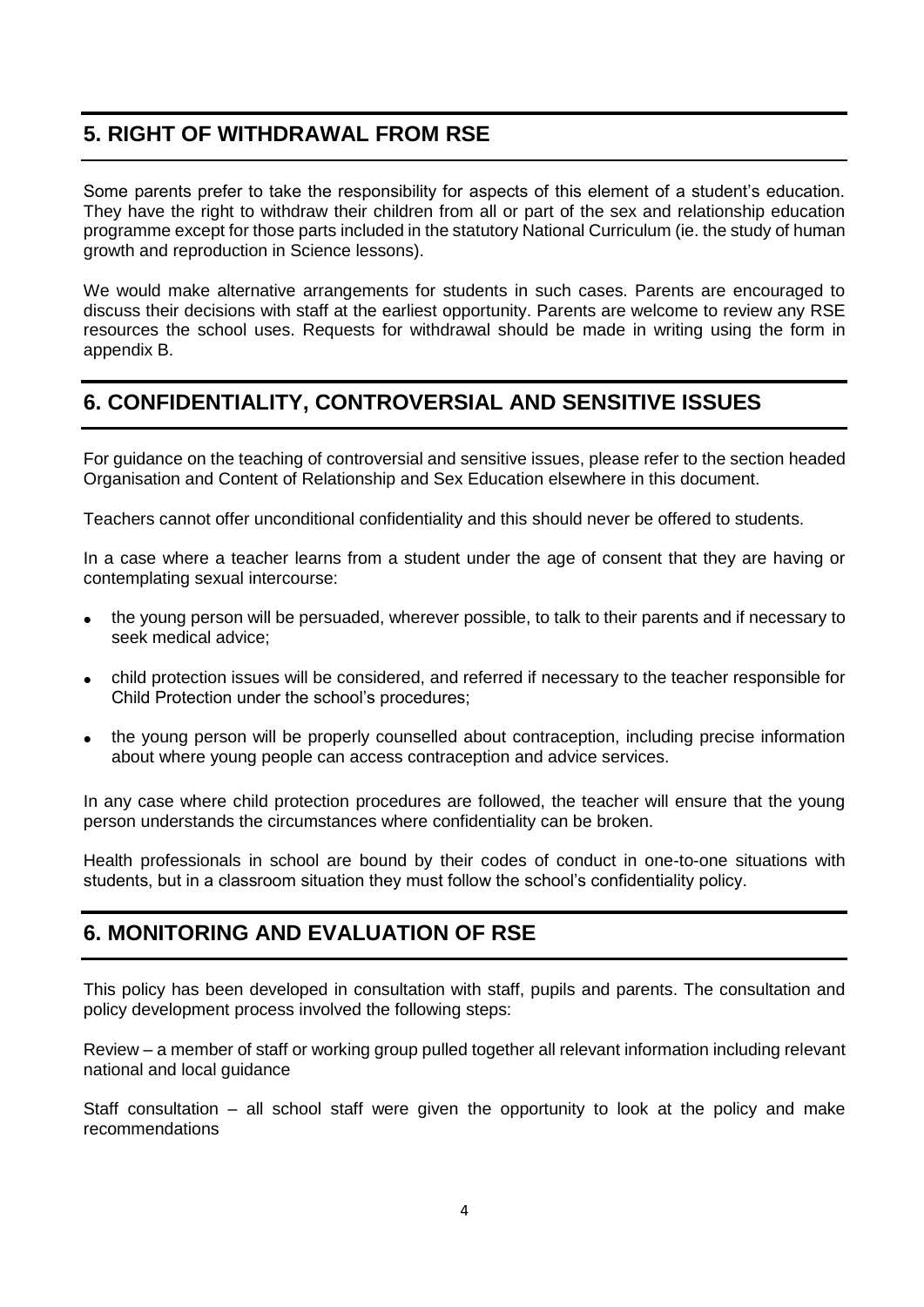Parent/stakeholder consultation – parents and any interested parties were invited to attend a meeting about the policy

Pupil consultation – we investigated what exactly pupils want from their RSE

Ratification – once amendments were made, the policy was shared with governors and ratified

It is the responsibility of the Assistant Headteacher with oversight of the pastoral system to oversee and organise the monitoring and evaluation of PSHE, in the context of overall school policies for monitoring the quality of teaching and learning. The PSHE programme will undertake self-evaluation and monitoring through the usual school quality assurance cycle.

The Governors and Leadership Team are responsible for overseeing, reviewing and organising the revision of the Relationship and Sex Education Policy.

Ofsted is required to evaluate and report on spiritual, moral, social and cultural development of students. This includes evaluating and commenting on the school's relationship and sex education policy, and on support and staff development, training and delivery.

#### **Approval / Revision History**

| <b>Revision date</b> | <b>Summary of Changes Made</b> |
|----------------------|--------------------------------|
| April 2021           |                                |
|                      |                                |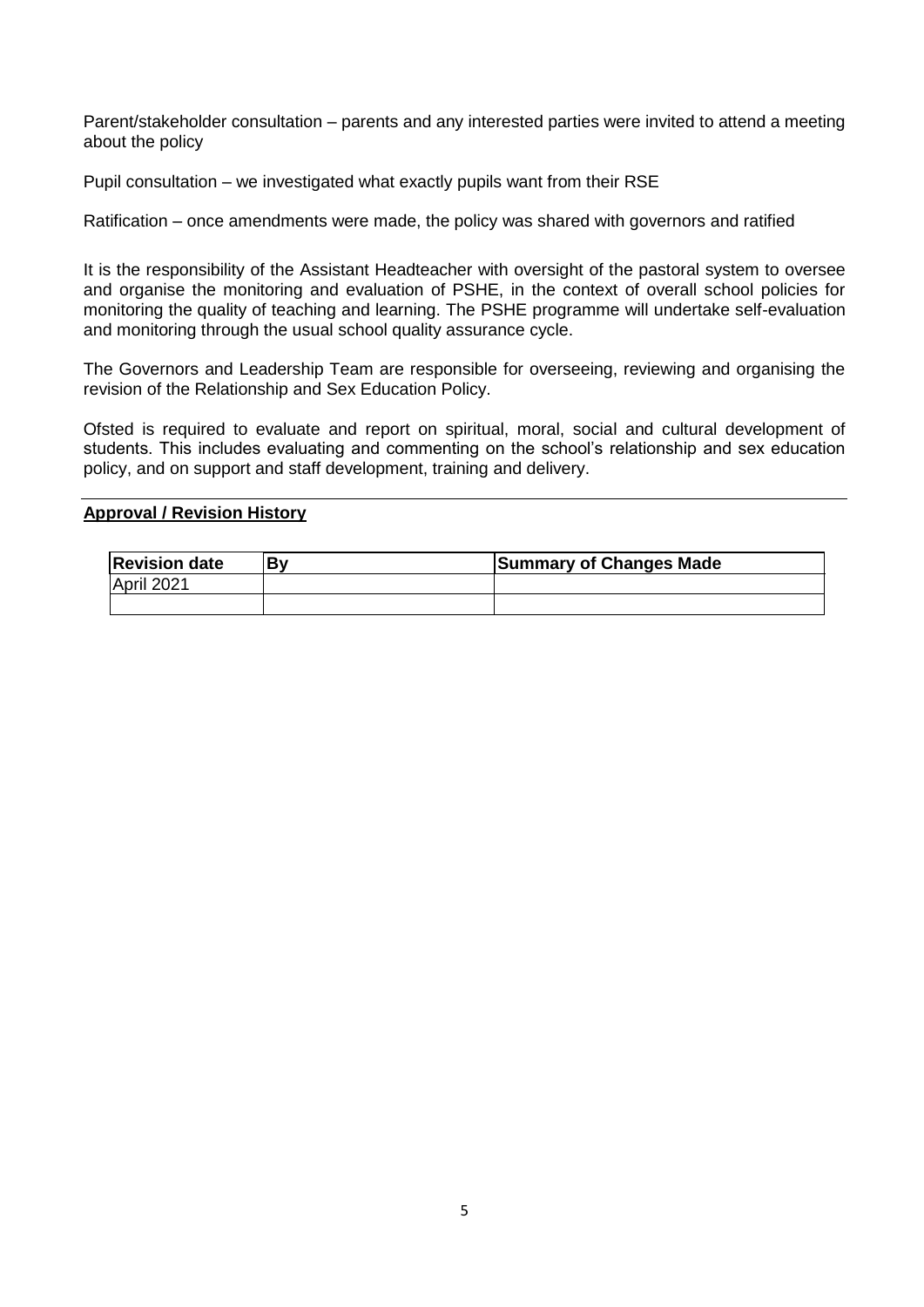### **Appendix A**

| Topic                                                    | <b>Pupils should know</b>                                                                                                                                                                                                                                                                                                                                                                                                                                                                                                                                                                                                                                                                                                                                                                                                                                                                                                                                                                                                                                                                                                                                                                                                                                                                                                                                                                                                                                                                                                                                                                                    |
|----------------------------------------------------------|--------------------------------------------------------------------------------------------------------------------------------------------------------------------------------------------------------------------------------------------------------------------------------------------------------------------------------------------------------------------------------------------------------------------------------------------------------------------------------------------------------------------------------------------------------------------------------------------------------------------------------------------------------------------------------------------------------------------------------------------------------------------------------------------------------------------------------------------------------------------------------------------------------------------------------------------------------------------------------------------------------------------------------------------------------------------------------------------------------------------------------------------------------------------------------------------------------------------------------------------------------------------------------------------------------------------------------------------------------------------------------------------------------------------------------------------------------------------------------------------------------------------------------------------------------------------------------------------------------------|
| <b>Families</b>                                          | That there are different types of committed, stable relationships<br>$\bullet$<br>How these relationships might contribute to human happiness and their importance for bringing up children<br>$\bullet$<br>What marriage is, including their legal status e.g. that marriage carries legal rights and protections not available to couples who<br>are cohabiting or who have married, for example, in an unregistered religious ceremony<br>Why marriage is an important relationship choice for many couples and why it must be freely entered into<br>$\bullet$<br>The characteristics and legal status of other types of long-term relationships<br>$\bullet$<br>The roles and responsibilities of parents with respect to raising of children, including the characteristics of successful parenting<br>$\bullet$<br>How to: determine whether other children, adults or sources of information are trustworthy: judge when a family, friend, intimate<br>$\bullet$<br>or other relationship is unsafe (and to recognise this in others' relationships); and, how to seek help or advice, including reporting<br>concerns about others, if needed                                                                                                                                                                                                                                                                                                                                                                                                                                                       |
| Respectful<br>relationships,<br>including<br>friendships | The characteristics of positive and healthy friendships (in all contexts, including online) including: trust, respect, honesty,<br>kindness, generosity, boundaries, privacy, consent and the management of conflict, reconciliation and ending relationships. This<br>includes different (non-sexual) types of relationship<br>Practical steps they can take in a range of different contexts to improve or support respectful relationships<br>How stereotypes, in particular stereotypes based on sex, gender, race, religion, sexual orientation or disability, can cause<br>$\bullet$<br>damage (e.g. how they might normalise non-consensual behaviour or encourage prejudice)<br>That in school and in wider society they can expect to be treated with respect by others, and that in turn they should show due<br>$\bullet$<br>respect to others, including people in positions of authority and due tolerance of other people's beliefs<br>About different types of bullying (including cyberbullying), the impact of bullying, responsibilities of bystanders to report bullying<br>$\bullet$<br>and how and where to get help<br>That some types of behaviour within relationships are criminal, including violent behaviour and coercive control<br>$\bullet$<br>What constitutes sexual harassment and sexual violence and why these are always unacceptable<br>$\bullet$<br>The legal rights and responsibilities regarding equality (particularly with reference to the protected characteristics as defined in<br>$\bullet$<br>the Equality Act 2010) and that everyone is unique and equal |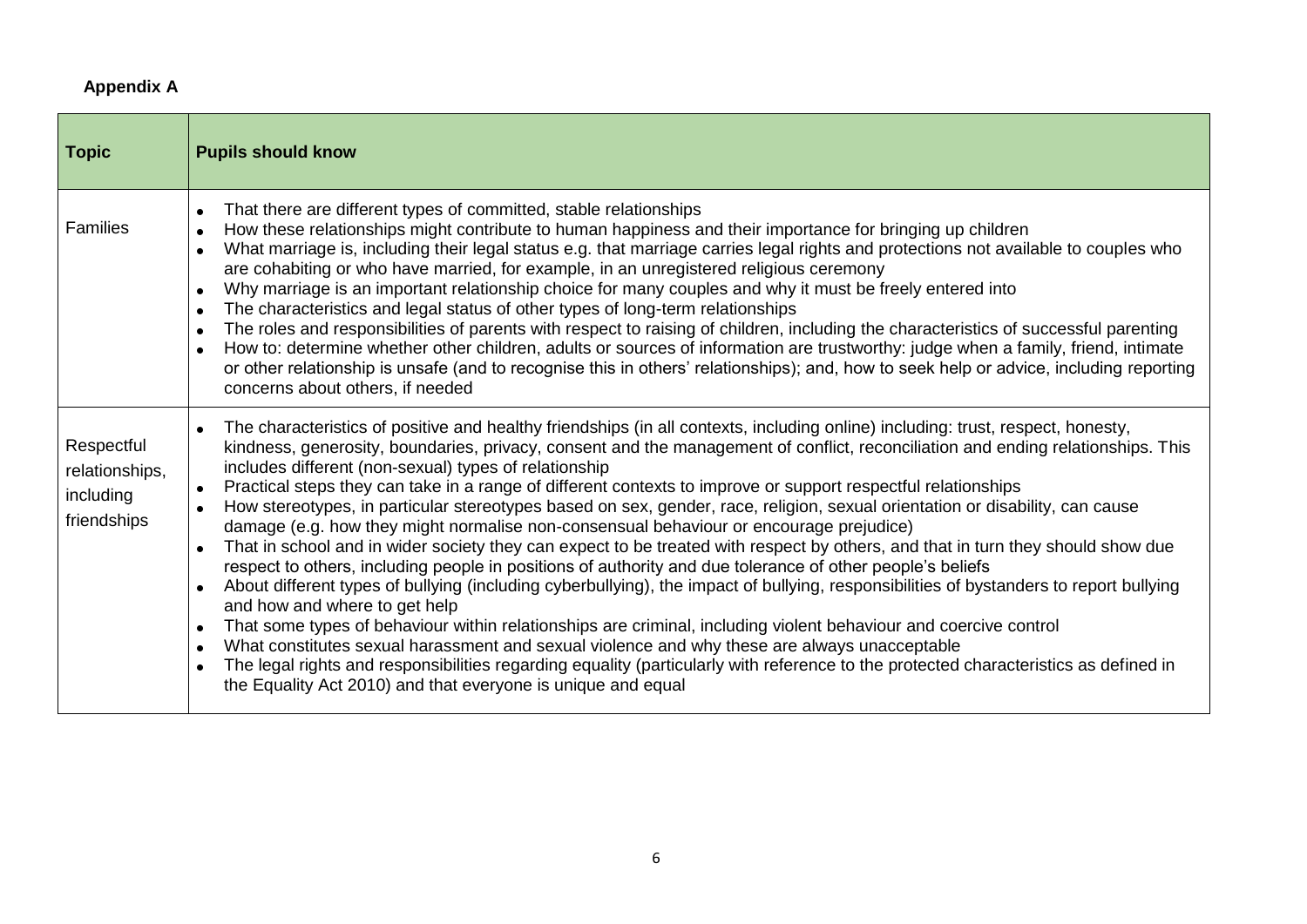| Online and<br>media                                                    | Their rights, responsibilities and opportunities online, including that the same expectations of behaviour apply in all contexts,<br>including online<br>About online risks, including that any material someone provides to another has the potential to be shared online and the difficulty<br>$\bullet$<br>of removing potentially compromising material placed online<br>Not to provide material to others that they would not want shared further and not to share personal material which is sent to them<br>$\bullet$<br>What to do and where to get support to report material or manage issues online<br>$\bullet$<br>The impact of viewing harmful content<br>$\bullet$<br>That specifically sexually explicit material e.g. pornography presents a distorted picture of sexual behaviours, can damage the<br>way people see themselves in relation to others and negatively affect how they behave towards sexual partners<br>That sharing and viewing indecent images of children (including those created by children) is a criminal offence which carries<br>severe penalties including jail<br>How information and data is generated, collected, shared and used online<br>$\bullet$                                                                                                                                                                                                                                                                                                                                                                                                                                                                                                                                                                                                                                                                      |
|------------------------------------------------------------------------|--------------------------------------------------------------------------------------------------------------------------------------------------------------------------------------------------------------------------------------------------------------------------------------------------------------------------------------------------------------------------------------------------------------------------------------------------------------------------------------------------------------------------------------------------------------------------------------------------------------------------------------------------------------------------------------------------------------------------------------------------------------------------------------------------------------------------------------------------------------------------------------------------------------------------------------------------------------------------------------------------------------------------------------------------------------------------------------------------------------------------------------------------------------------------------------------------------------------------------------------------------------------------------------------------------------------------------------------------------------------------------------------------------------------------------------------------------------------------------------------------------------------------------------------------------------------------------------------------------------------------------------------------------------------------------------------------------------------------------------------------------------------------------------------------------------------------------------------------------------------------|
| Being safe                                                             | The concepts of, and laws relating to, sexual consent, sexual exploitation, abuse, grooming, coercion, harassment, rape,<br>$\bullet$<br>domestic abuse, forced marriage, honour-based violence and FGM, and how these can affect current and future relationships<br>How people can actively communicate and recognise consent from others, including sexual consent, and how and when consent<br>can be withdrawn (in all contexts, including online)                                                                                                                                                                                                                                                                                                                                                                                                                                                                                                                                                                                                                                                                                                                                                                                                                                                                                                                                                                                                                                                                                                                                                                                                                                                                                                                                                                                                                  |
| Intimate and<br>sexual<br>relationships,<br>including<br>sexual health | How to recognise the characteristics and positive aspects of healthy one-to-one intimate relationships, which include mutual<br>respect, consent, loyalty, trust, shared interests and outlook, sex and friendship.<br>That all aspects of health can be affected by choices they make in sex and relationships, positively or negatively, e.g. physical,<br>emotional, mental, sexual and reproductive health and wellbeing.<br>The facts about reproductive health, including fertility, and the potential impact of lifestyle on fertility for men and women and<br>menopause.<br>That there are a range of strategies for identifying and managing sexual pressure, including understanding peer pressure,<br>resisting pressure and not pressurising others.<br>That they have a choice to delay sex or to enjoy intimacy without sex.<br>$\bullet$<br>The facts about the full range of contraceptive choices, efficacy and options available.<br>$\bullet$<br>The facts around pregnancy including miscarriage.<br>$\bullet$<br>That there are choices in relation to pregnancy (with medically and legally accurate, impartial information on all options, including<br>$\bullet$<br>keeping the baby, adoption, abortion and where to get further help).<br>How the different sexually transmitted infections (STIs), including HIV/AIDs, are transmitted, how risk can be reduced through<br>$\bullet$<br>safer sex (including through condom use) and the importance of and facts about testing.<br>About the prevalence of some STIs, the impact they can have on those who contract them and key facts about treatment.<br>$\bullet$<br>How the use of alcohol and drugs can lead to risky sexual behaviour.<br>How to get further advice, including how and where to access confidential sexual and reproductive health advice and treatment.<br>$\bullet$ |